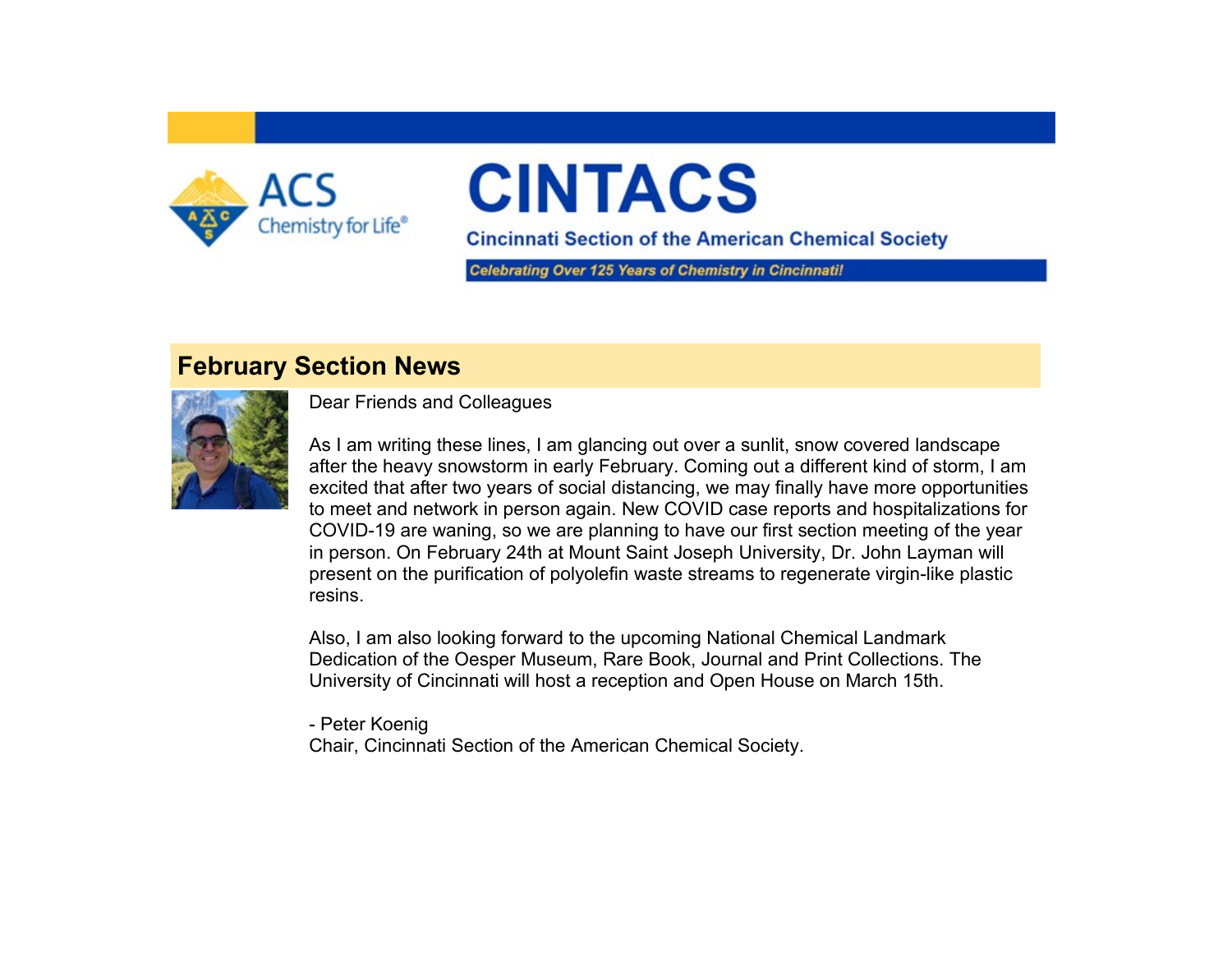### **February Meeting: Dissolution Recycling of Polyolefins Using Alkane Solvents**



Dr. John Layman (Senior Director, Procter and Gamble) will present at our February 24th meeting. John is currently a Senior Director in Corporate R&D at The Procter & Gamble Company (P&G). His efforts are focused on helping P&G develop more environmentally responsible product choices that help consumers and industry reduce overall environmental impact. He earned his Ph.D. in Macromolecular Science and Engineering from Virginia Tech and his B.S. in Chemical Engineering from Virginia Commonwealth University.

The event will take place in person starting with a social hour at 5:15, followed by a buffet dinner at 6:15 and the presentation at 7:30. We will stream the presentation via Zoom. Click [here](https://www.acscincinnati.org/meetings/meetings.php?meeting=meeting20220224) for more information and to register.

#### **Meeting: ACS National Chemical Landmark Dedication: Oesper Collection**



The University of Cincinnati is hosting a dedication and celebration of the Oesper Collections in the History of Chemistry as an American Chemical Society National Historic Chemical Landmark.

The event takes place on Tuesday, March 15 in Room 502 of Rieveschl Hall, University of Cincinnati from 7:00-9:00 pm. The event will include a presentation of on Ralph Oesper as well as an open house tour of the Oesper Museum, Rare Book, Journal and Print Collections.

Please see the [invitation](https://www.acscincinnati.org/main/images/Oesper%20Celebration%20Invitation%20Letter.pdf) by Dr. Anna Gudmundsdottir, Professor and Interim Head, Department of Chemistry. The event is open to the public and an [in-person RSVP](https://www.surveymonkey.com/r/63BJC22) is requested for planning purposes. Please visit the Cincinnati ACS website for attending the event [remotely.](https://www.acscincinnati.org/meetings/meetings.php?meeting=meeting20220315)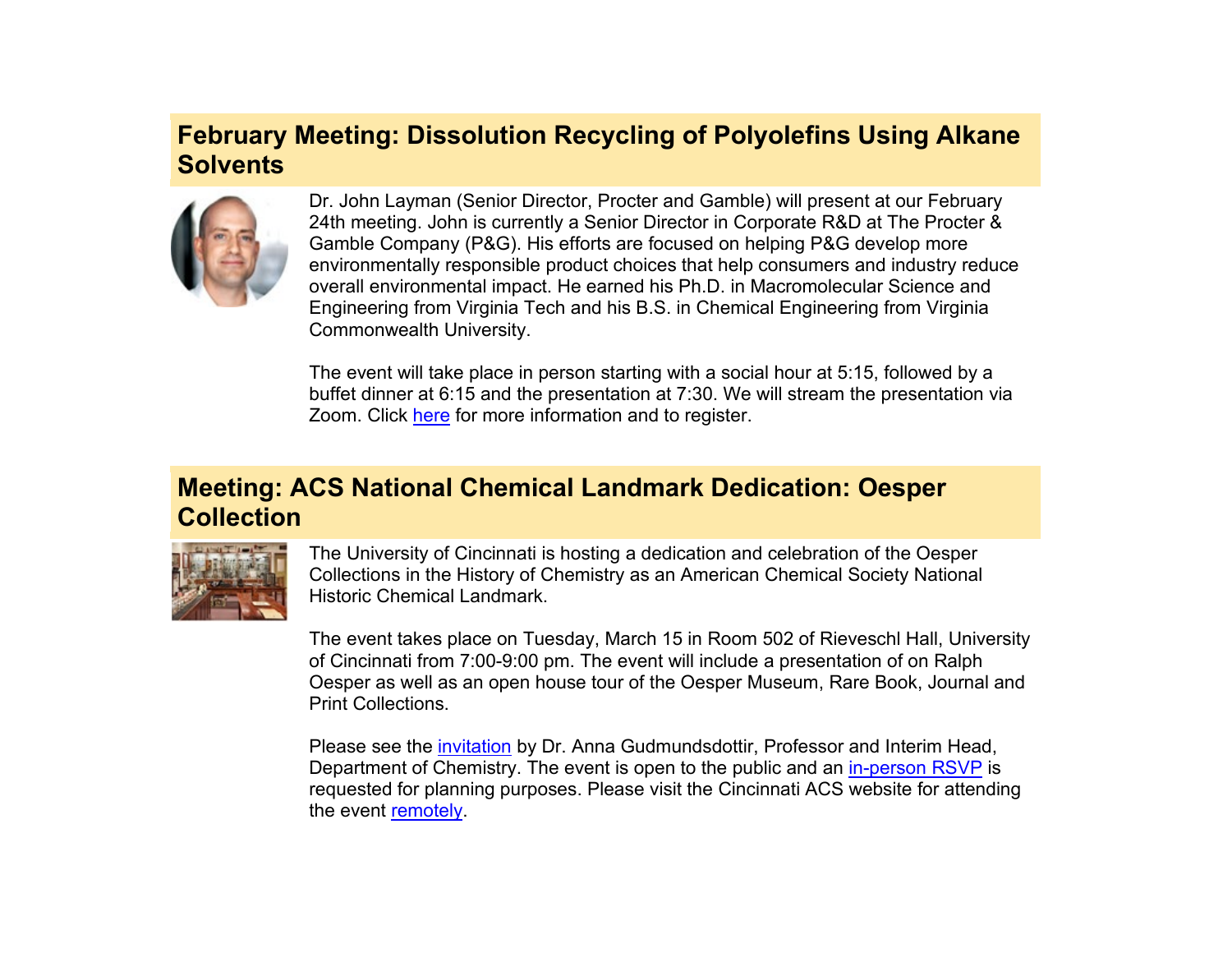#### **Learning opportunity: Virtual Career Classrooms**



Through the next months, ACS Career pathways is offering a range of workshops for early career chemists to start their career. Topics for [upcoming classes](https://www.acs.org/content/acs/en/careers/virtual-classrooms.html) include networking, interviewing, careers in industrial chemistry and salary negotiation.

#### **Nominations for Chemist & Research Assistant/Technician of the Year**



These awards recognize outstanding individuals wo work in chemistry related fields and have made significant contributions to their field, society and community. We encourage you to nominate deserving individuals by February 21st. Click [here](https://www.acscincinnati.org/main/main.php#chem_award) for more details.

#### **Nominations for Excellence in Teaching Awards**



Cincinnati Section of the American Chemical Society has an award for "Excellence in Teaching" honoring chemistry teachers in high school and science teachers in elementary and middle school. Do you have an outstanding teacher you would like to nominate? Please submit your nomination by March 16th. Click [here](https://www.acscincinnati.org/main/main.php#teach_award) for more details.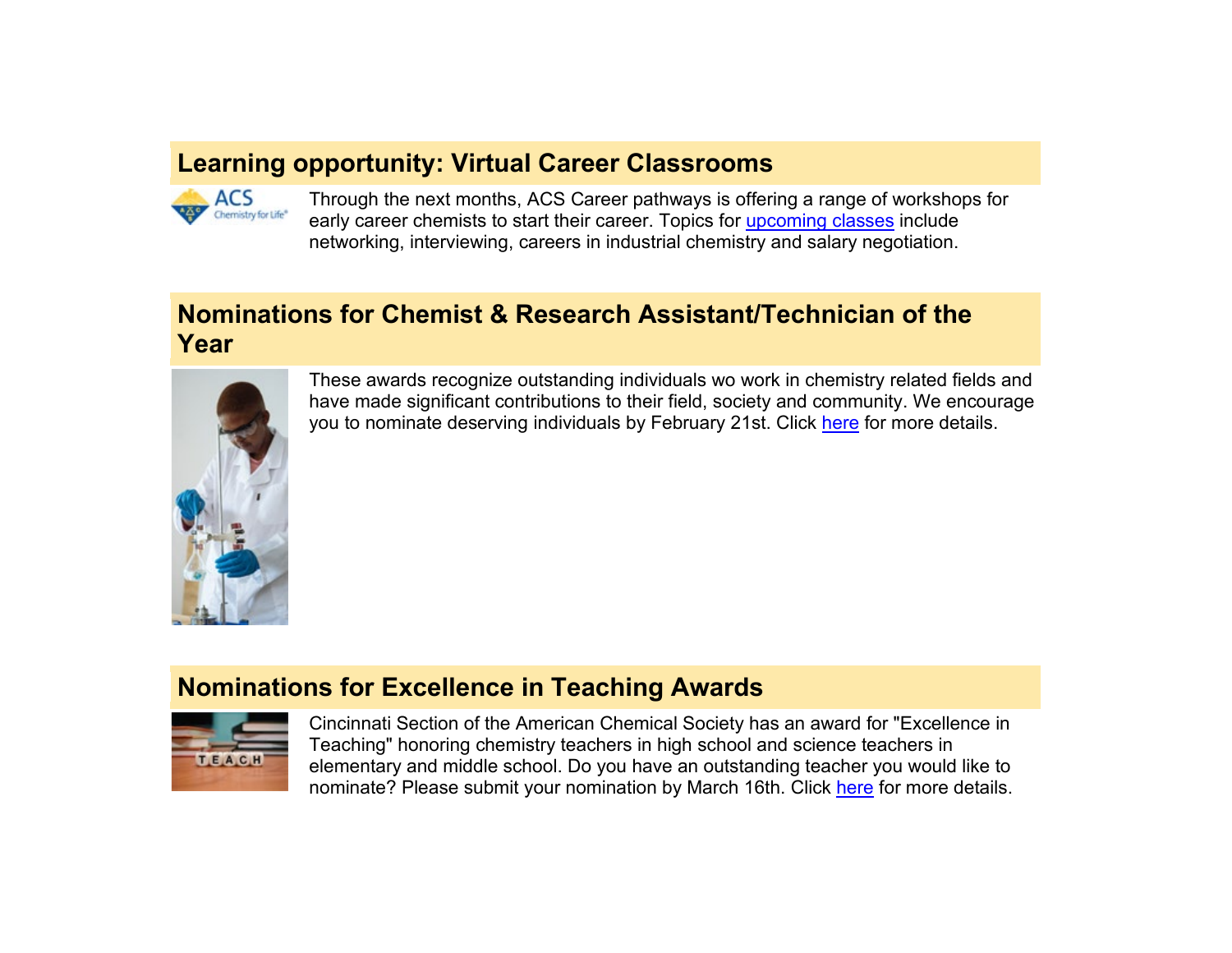#### **Volunteer Opportunity: Cincinnati Science Olympiad**



The Cincinnati [Science Olympiad](https://www.soinc.org/) is looking for volunteers as event supervisors for two chemistry related events (food science and environmental science) at the Science Olympiad held on March 5th at Xavier University. Please contact the tournament coordinator, [Steve Schrantz,](mailto:sschrantz_2056@fuse.net) if you are interested.

Science Olympiad seeks to raise awareness among Cincinnati area students of career opportunities in science and engineering. The annual tournament provides an opportunity for students with varying skills to compete and excel in science, mathematics, communication skills, and teamwork. Teams of up to 15 students compete in an array of 46 events (23: Division B - Middle School, 23: Division C - High School) offer something for everyone from building robots and wooden bridges to physics & listening & writing skills. Team members can earn individual medals based on merit and the top teams qualify for the State Tournament at Ohio State. The top teams at the State Tournament advance to the National Tournament.

Every year we need to recruit qualified individuals to run the different events. For each event, teams of 2 students have 50 minutes to complete a lab, an activity or exam. The tournament runs from 8:30 AM to 2:30 PM. Event Supervisors prepare the event for the tournament based on the tournament rules, administer the exam/lab and then grade and rank the teams in their event. We have an awards ceremony at the end of the tournament to give out individual medals and team trophies.